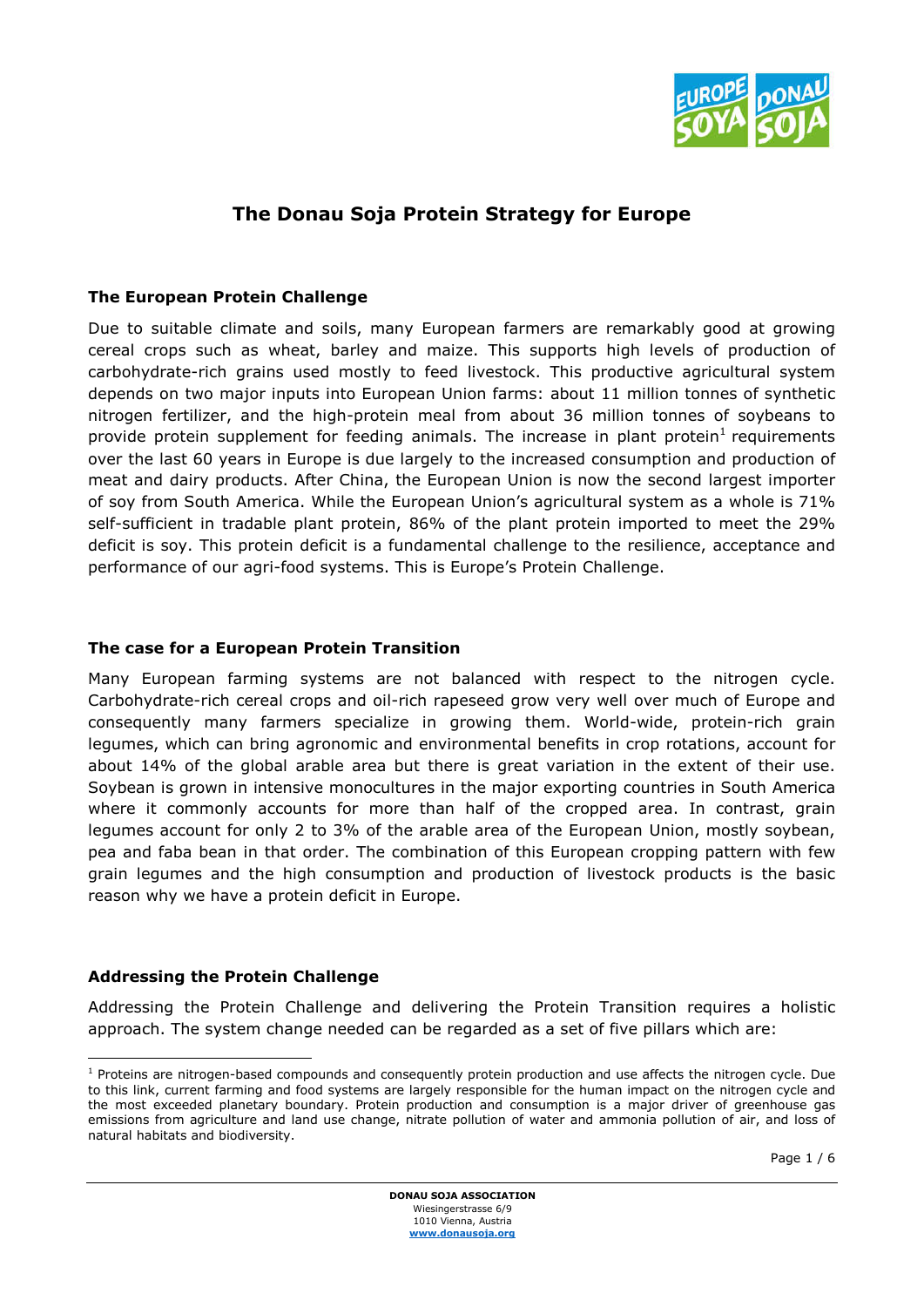

- 1. Sustainable and responsible imports: Even with significant change, Europe is likely to still need plant protein imported from traditional exporting regions. We need to switch to certified produce from production regions and systems that are thoroughly validated against high environmental and social standards. The Protein Challenge is global. It is important that Europe leads change. In particular, collaboration with China is required to achieve a world-wide move towards more sustainable production of protein. We need to use standards for responsible production and trade. In this, Europe and China together can drive global change in plant protein production and use.
- 2. Increased production of grain legumes in Europe: Increasing grain legume production in Europe will bring a wide range of benefits and reduce the protein deficit. Especially in Europe, grain legumes increase diversity in cropping and support pollinating insects. They don't need nitrogen fertiliser because they fix their own nitrogen from the air. They counter the build-up of disease, pests and weeds in cereal-based crop rotations because they are biologically very different to cereals. The current low use of legumes means that we forfeit many of these agronomic benefits and associated environmental advantages. The general lack of cropping diversity is associated with stagnation in crop yields or higher costs as our main crops succumb to increased levels of weeds, pests and diseases. European farmers can respond to an increased demand for plant protein produced in Europe to high environmental and social standards. This meets the growing demand for non-GM products and can support regional/local value chains. The industry can collectively set standards for all protein sources and signal support to sustainable production. In particular, there is potential to improve cropping systems in central and eastern Europe using grain legumes. This means that trans-Atlantic trade would be partly replaced by east-to-west sourcing within Europe contributing to European cohesion, regional development, and rural development in now deprived rural areas. Also there is potential in western Europe to increase grain legume production without displacing cereal and oilseed production due to the yield benefits in crop rotations.
- 3. Improved use of existing and new protein resources: Plants are by far the most important primary source of protein. While co-products such as rapeseed meal, sunflower seed meal and distillers dried grains are already used by the feed industry, there remain opportunities for better use of agri-food residues in livestock feeding. Also, our grasslandbased production systems could in many areas of Europe better use grass and high-protein grassland species such as clover (which is a legume) to reduce soy use. Forage crops such as alfalfa are other protein sources. There are also potential opportunities in for example algae culture.
- 4. Increased efficiency of protein use: Better matching of livestock diets to livestock protein requirements saves protein and reduces pollution by reducing the excretion of nitrogen compounds. This can make an important contribution to farmers' compliance with nutrient balance-based fertiliser management systems. Protein is usually an expensive component of feeds and so more precise feeding can also reduce production costs.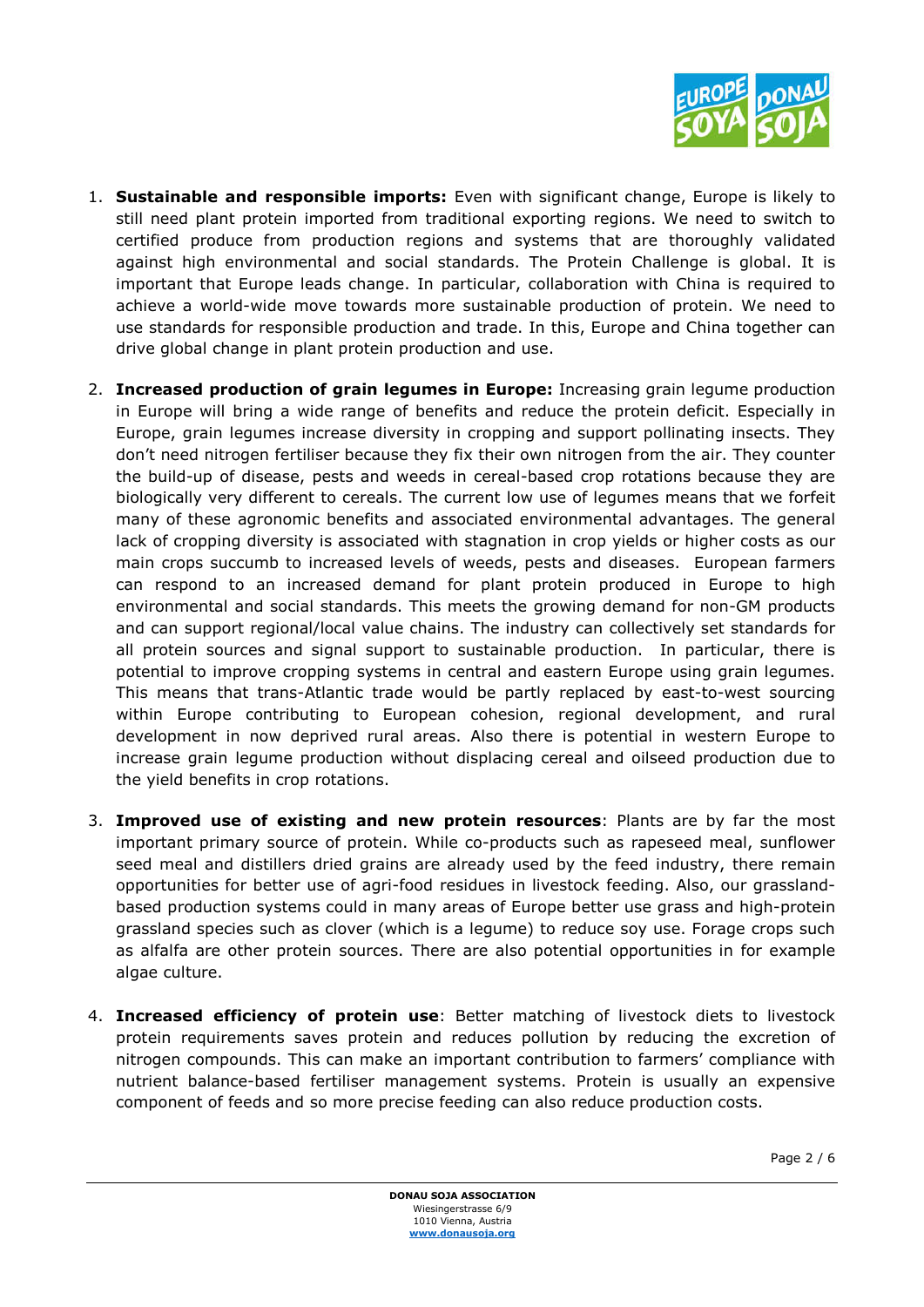

5. Healthier and more sustainable diets: The size of the European Protein Challenge is determined largely by the quantity of livestock products that is consumed and produced. Human diets that rely more on plant protein, especially pulses and soy, are generally healthier and more sustainable compared to the typical consumer diet in the EU today. While meat, milk and eggs provide us with high-quality protein, a large proportion of the population consumes more meat and dairy products than is recommended for a healthy diet. This has far-reaching consequences because a large livestock sector is required. Most of the plant protein-nitrogen consumed by these livestock is excreted and now causes a large proportion of the water and air pollution from agriculture. The impacts of this on the environment are particularly large where livestock production is regionally concentrated. Moderation in the consumption of animal products with a corresponding reduction in their production would improve the performance of our agri-food system in terms of human health, the environment, and land use.

### Delivering change – The Protein Transition Action Plan

The Protein Transition depends on combined efforts in the public and private sectors, all based on the use of sound science, technology and innovation. Some measures can be implemented now in conjunction with on-going commercial activities and current policy instruments. Others require longer term changes.

For the short term (1-5 years): There are still reports of poor standards of production in soy exporting regions. There is increasing concern that our imported protein sources are not sustainable with reports of unsustainable agronomic practices, exploitation of the rural poor, and continued habitat loss in the producing regions of South America. A first step in a response is an immediate tightening of standards within European value chains with a commitment to high social and environmental standards, and zero conversion of natural and semi-natural lands to agriculture and cropping respectively. This can be delivered by joint commitment across all trading organisations operating in Europe. The retail sector can contribute significantly to an impulse for change. For soy, we need to switch to 100% certification and we also need joint working across the trading sector to validate that the certification of that soy is really supporting high production standards. This could be achieved by a programme of evidence gathering to assess and validate the impact of certification. The overall goal is to raise production standards. This will increase the demand for other protein sources in Europe stimulating the development of alternative value chains. Labelling which helps consumers differentiate between products for a range of production characteristics (including GM-free labelling) can increase market opportunities for legumes grown in Europe the standards that prevail in the EU.

The scale of the challenge is fundamentally determined by consumption. Public agencies already have health guidelines that indicate that a large proportion of the population consume more meat and dairy products than is recommended for good health. The resulting 'healthy moderation' message could be more clearly communicated and debated in public. Healthy eating guidelines have not been prominently linked to sustainable development ("Sustainable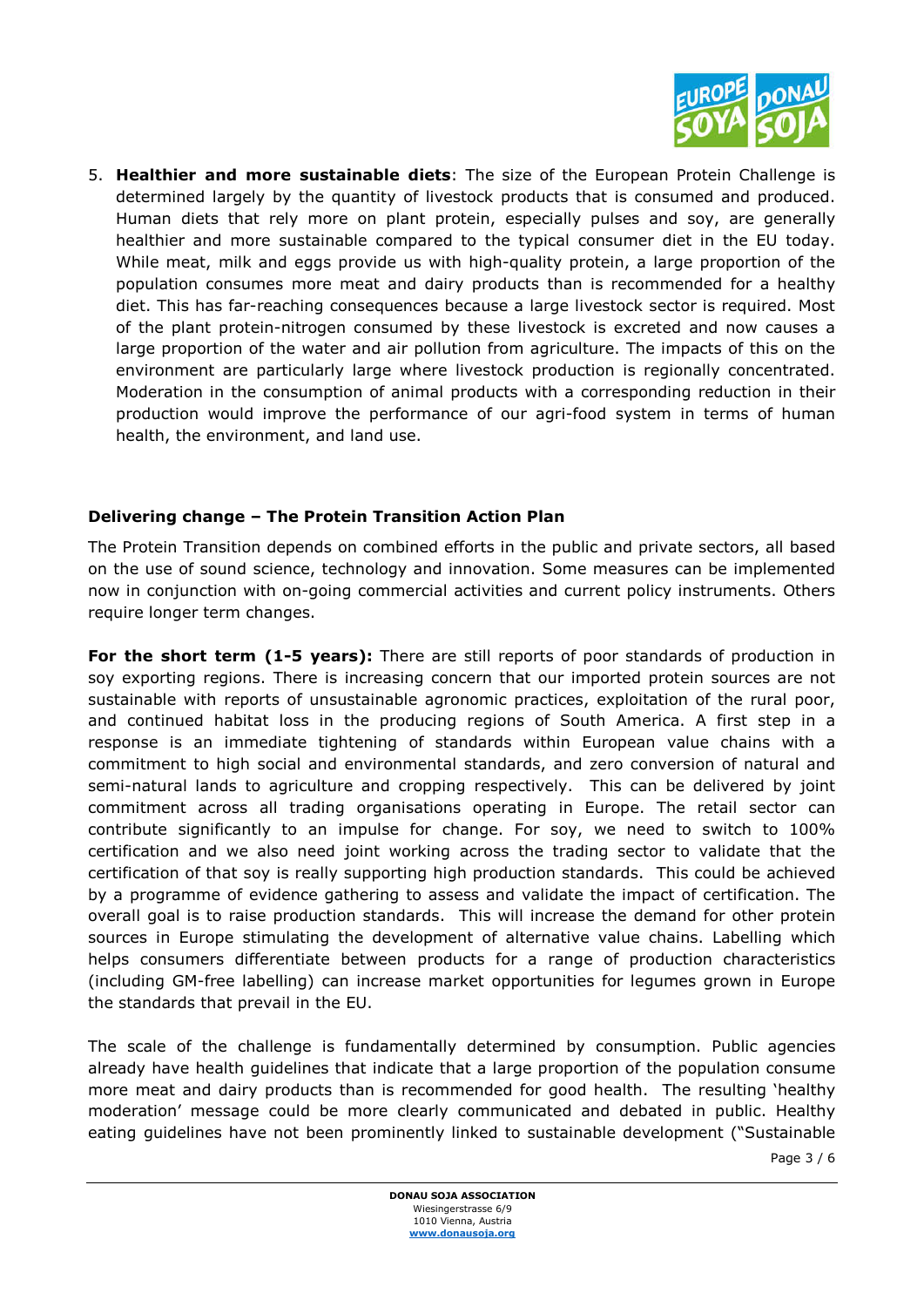

healthy eating"). We need unambiguous policy acknowledgement and public information about healthy and sustainable dietary choices. This will provide more favourable conditions for change in the food industry and sustain the current trend towards reduced livestock product consumption opening up options to reduce European livestock production, plant protein imports, and nitrogen pollution.

Short-term measures can also include increasing and improving the regulation of nutrient use in farming. The current development of farm-level nutrient balances in Germany is an example of how policy in related areas has the potential to support the protein transition by incentivising more precise protein feeding. Parallel to this, it is essential that the recent growth in grain legume cultivation in Europe is sustained by the Common Agricultural Policy and by continued technical support for farmers.

For the medium term (1-10 years): Parallel to, and building on, the short term measures, we need investment in technical innovation on farms and in other parts of the value chains. Technical development programmes such as those organised by Donau Soja in south-eastern Europe need to continue, integrated into the development of value chains. This requires 'bottom-up' innovation tailored to local circumstances within a wider framework of change. We need more research and especially more systematic translation of relevant agricultural and food research into practice at all levels: European, national and local.

The development of global standards for responsible trade and imports through collaboration with China is also a reasonable medium term objective that can be initiated now through the Donau Soja Europe-China Protein Council that was launched in Beijing in 2017.

Also in the medium term, the reform of the Common Agricultural Policy can be steered to support the Protein Transition. Further and more demanding measures to increase the diversity of cropping and to improve on-farm biodiversity can directly and indirectly support the production of grain legumes. All CAP reform measures can be proofed for their effect on the protein balance, both at member state and European level with national targets set. Increased support for relevant research, innovation and technical change focused on legume crops is required.

For the long term (1-20 years): Improvements in plant breeding are particularly relevant in the long-term. It usually takes more than 10 years from initial parent selection to the delivery of a new field-tested crop variety. The foundation of this is the availability of a more diverse range of well-characterised and tested parent breeding lines for breeding programmes. Traditionally, because the conventional genetic improvement of in-bred crop species such as wheat, barley and grain legumes such as soybean is not well rewarded by Plant Breeders Rights, there is under-investment by the private sector. This challenge is increased for those in-bred species that are not widely grown and which are being developed from a low area base. This means that public support is required if society is to gain from the potential of plant breeding, especially for legumes. In the case of grain legumes in particular, there is potential to improve crops in the medium and long term by incorporating new breeding material from other regions, for example from China.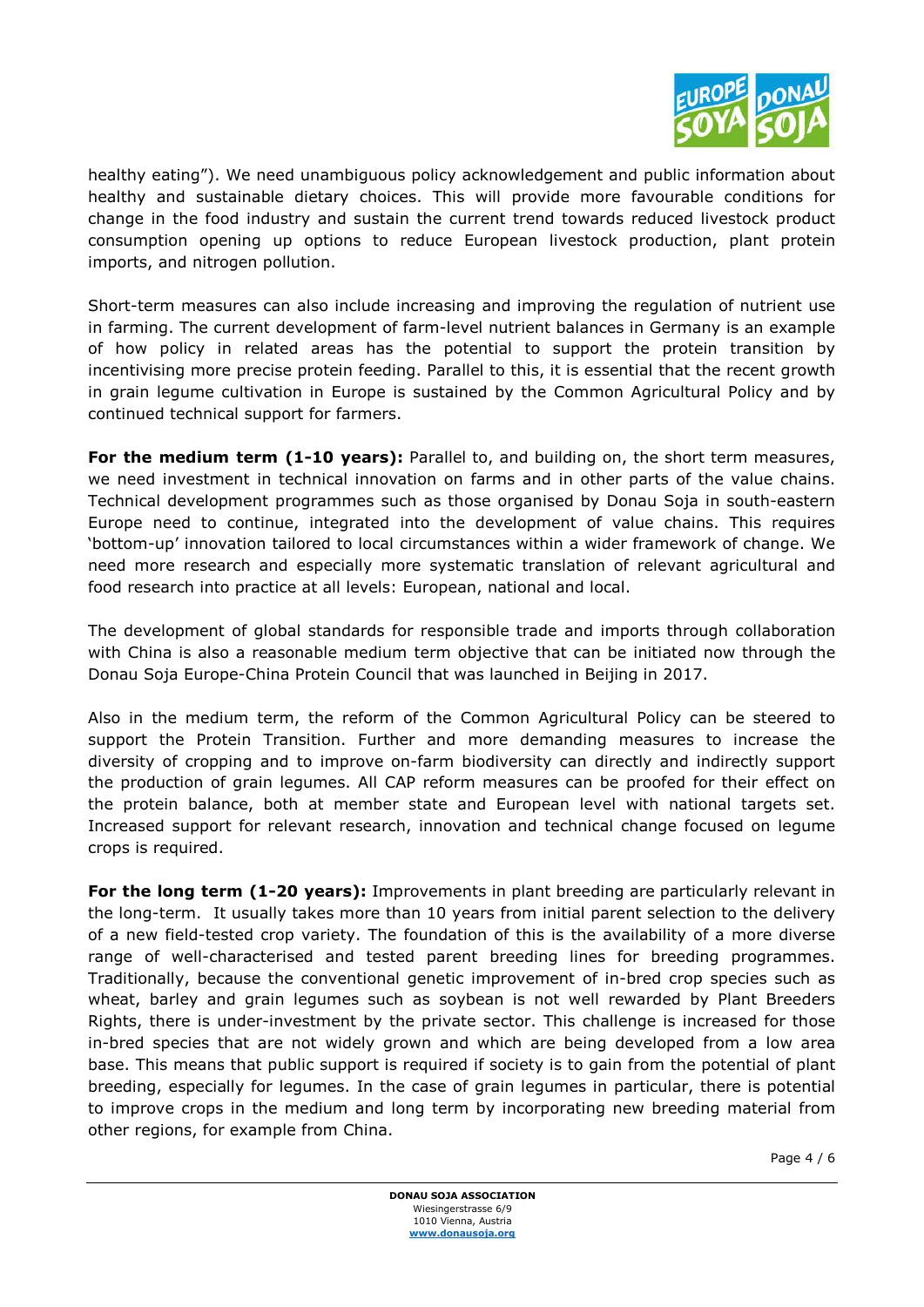

The development of completely new value chain infrastructures is also a long-term undertaking which starts at the level of individual farm businesses and extends to the retailers. These are various, but of particular note is the development of new east-west trading within Europe.

# Conclusion

The Protein Transition depends on consensus. EU member states, businesses, and public-good organisation such as Donau Soja must cooperate to foster consensus and bring the components of change together. A halving of the European Union's soy imports from the peak level of about 40 million tonnes (soybean equivalent) in the years 2003 to 2008 is a realistic goal for 2030. If that is achieved, European agriculture will be more resilient; many Europeans will be healthier; the local, regional and global environment will benefit; and rural economies especially in eastern and south-eastern Europe will be more prosperous.